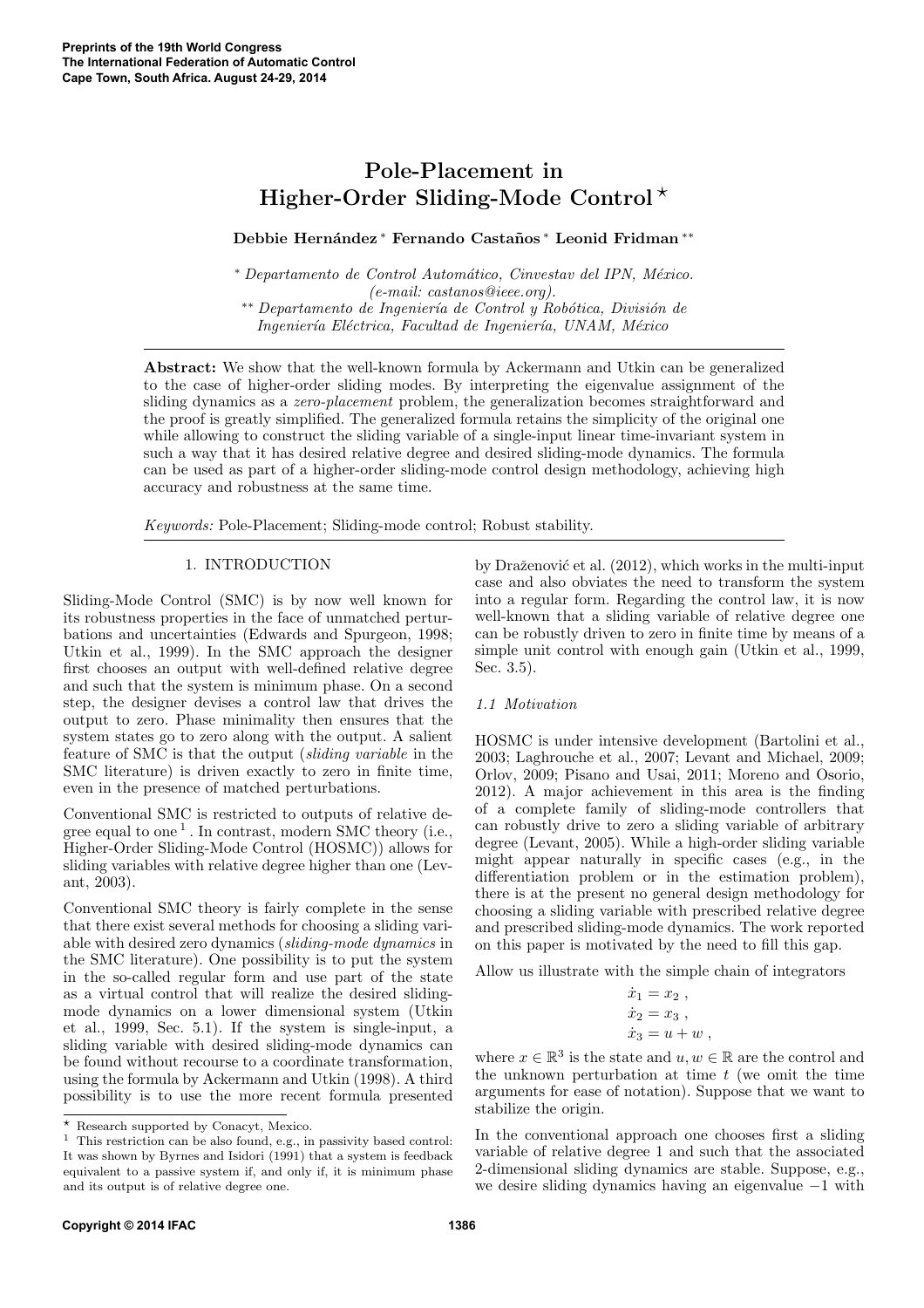multiplicity 2. We can use the well-known formula by Ackermann and Utkin to obtain the sliding variable  $\sigma =$  $x_1 + 2x_2 + x_3$ . Finally, we can apply the control law  $u = -x_2 - 2x_3 - \bar{w} \operatorname{sign}(\sigma)$ , where  $\bar{w}$  is a known upper bound for  $|w|$ . It is not hard to see that the trajectories converge globally asymptotically to zero, regardless of w.

Consider now the case  $\sigma = x_1$ . The relative degree of  $\sigma$ is equal to the system's dimension, so there are no sliding dynamics to worry about. It is by now a standard result of HOSMC theory that the (substantially more complex) controller

$$
u = -k_0 \frac{\ddot{\sigma} + 2(|\dot{\sigma}| + |\sigma|^{2/3})^{-1/2}(\dot{\sigma} + |\sigma|^{2/3} \operatorname{sign}(\sigma))}{|\ddot{\sigma}| + 2(|\dot{\sigma}| + |\sigma|^{2/3})^{1/2}} , \quad (1)
$$

with  $\alpha > 0$  high enough, drives the state to zero in finite time, regardless of w.

The computation of a sliding variable of relative degree equal to the dimension of the plant was simple because the system is in a canonical form. This suggests that, for a general linear controllable system, we first put it in controller canonical form and then take the state with highest relative degree as the sliding variable. In this way, the extreme case of relative degree equal to the system's dimension (no sliding dynamics) can be covered systematically. The other extreme case, that of relative degree 1 (sliding dynamics of codimension 1), can be covered using Ackermann and Utkin's formula. Note, however, that there is no systematic method for constructing a sliding variable of intermediate relative degree (in our example, of relative degree 2). To such a sliding variable there would correspond a sliding dynamics of dimension 1. This dynamics can be enforced with a controller much simpler than (1), thus arriving at a fair compromise between order reduction and controller complexity.

## *1.2 Contribution*

Our main contribution, Theorem 3, concerns single-input linear time-invariant (LTI) systems. The selection of the sliding variable is interpreted as a zero-placement problem, which allows us to generalize the formula of Ackermann and Utkin to the case of arbitrary relative degree. Our proof is simpler (more insightful) than the proof of the original problem. The formula makes it possible for the designer to construct a sliding variable with desired slidingmode dynamics of arbitrary dimension.

For the case of relative degree 2 in our motivational example above, application of Theorem 3 to a sliding dynamics with desired eigenvalue -1 gives the sliding surface  $\sigma = x_1 + x_2$ . The sliding dynamics can be enforced, e.g., with the twisting controller  $u = -x_3 - k_0 \operatorname{sign}(\sigma)$  –  $k_1$  sign( $\dot{\sigma}$ ), where  $k_0$  and  $k_1$  are high enough to reject w.

## *1.3 Paper Structure*

In the following section we give some preliminaries on relative degree, zero dynamics and SMC. The section is included mainly to set up the notation and to provide some context for our main result, which is contained in Section 3. Section 4 provides a thorough example and the conclusions are given in Section 5.

#### 2. PRELIMINARIES

Consider the LTI system

$$
\dot{x} = Ax + B(u+w) , \quad x \in \mathbb{R}^n , \quad u, w \in \mathbb{R} , \qquad (2a)
$$

where  $x$  is the state,  $u$  the control and  $w$  the unknown perturbation at time  $t$  (we omit the time arguments). The pair  $(A, B)$  is assumed to be controllable. Suppose that we want to steer x to zero despite the presence of  $w$ . The problem can be approached in two steps: First, find a 'virtual' output

$$
\sigma = Cx \;, \quad \sigma \in \mathbb{R} \tag{2b}
$$

such that  $\sigma \equiv 0$  implies  $x \to 0$  as  $t \to \infty$ . Next, design a feedback control law that ensures that  $\sigma \to 0$  either as  $t \to \infty$  or as  $t \to T$ ,  $T > 0$ , depending on the desired degree of smoothness and robustness of the controller.

## *2.1 Relative degree and zero dynamics*

Recall that (2) is said to have *relative degree* r if  $CA^{i-1}B = 0, 1 \leq i \leq r$  and  $CA^{r-1}B \neq 0$ . If (2) has relative degree r, then it is possible to take  $\sigma$  and its successive  $r - 1$  time-derivatives as a partial set of coordinates  $\xi_1, \ldots, \xi_r$ . More precisely, there exists a fullrank matrix  $B^{\perp} \in \mathbb{R}^{(n-r)\times n}$  such that  $B^{\perp}B = 0$  and

$$
\left[\frac{\eta}{\xi}\right] = \left[\begin{array}{c} B^{\perp} \\ C \\ \vdots \\ CA^{r-1} \end{array}\right] x = Tx
$$

is a coordinate transformation, that is,  $T$  is invertible (Isidori, 1996, Prop. 4.1.3). It is straightforward to verify that, in the new coordinates, system (2) takes the *normal form*

$$
\begin{bmatrix} \frac{\dot{\eta}}{\dot{\xi}_1} \\ \vdots \\ \dot{\xi}_{r-1} \\ \dot{\xi}_r \end{bmatrix} = \begin{bmatrix} \frac{A_0 \eta + B_0 \xi}{\xi_2} \\ \vdots \\ \frac{\xi_r}{C A^r x} \end{bmatrix} + \begin{bmatrix} 0 \\ 0 \\ \vdots \\ C A^{r-1} B \end{bmatrix} (u+w) \quad (3a)
$$

$$
\sigma = \xi_1 .
$$
 (3b)

The dynamics  $\dot{\eta} = A_0 \eta$ ,  $\eta \in \mathbb{R}^{n-r}$ , are the *zero dynamics*. It is well known (Marino and Tomei, 1995, Ex. 4.1.3) that the eigenvalues of  $A_0$  coincide with the zeros of the transfer function

$$
g(s) = C(sI - A)^{-1}B.
$$

If the zeros of  $g(s)$  have real part strictly less than zero, we say that the system is *minimum phase*. Thus, we can reformulate our first step as: *find a virtual output such that* (2) *has stable zeros at desired locations*.

#### *2.2 Sliding-mode control*

If  $|w|$  is majored by a known bound, then the robust stabilization objective can be accomplished using nonsmooth control laws (solutions of differential equations with discontinuous right-hands are taken in Fillipov's sense). In conventional first-order SMC (Utkin et al., 1999), the search for  $\sigma$  is confined to outputs of relative degree one and the control takes the form <sup>2</sup>

<sup>&</sup>lt;sup>2</sup> At the expense of the loss of global stability and a higher gain  $k_0$ , the term  $C Ax$  is sometimes omitted by incorporating it into  $w$ .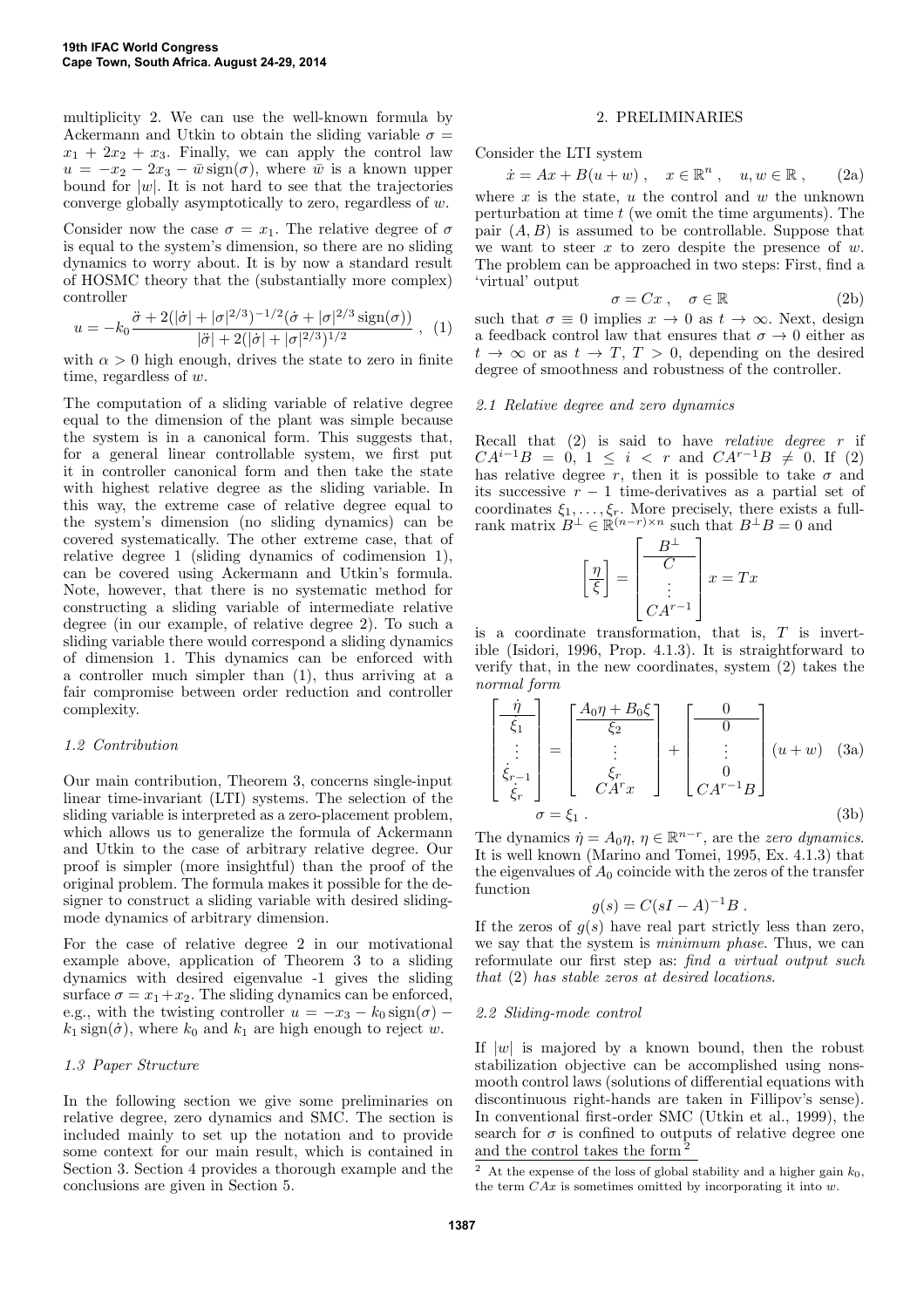$$
u = -\frac{CAx + k_0 \operatorname{sign}(\xi_1)}{CB} \tag{4}
$$

with  $k_0 > |w|$ . This control law guarantees that  $\sigma$  will reach zero in a finite time T and will stay at zero for all future time, regardless of the presence of  $w$ . The matrix C can be set using the formula by Ackermann and Utkin, recalled in the following theorem.

*Theorem 1.* (Ackermann and Utkin (1998)). Let

$$
e_1 := [0 \ 0 \ \cdots \ 0 \ 1]
$$

and let P be the system's controllability matrix. If  $C =$  $e_1 P^{-1} \beta(A)$  with  $\beta(\lambda) = \lambda^{n-1} + \beta_{n-2} \lambda^{n-2} + \cdots + \beta_1 \lambda + \beta_0$ , then the roots of  $\beta(\lambda)$  are the eigenvalues of the slidingmode dynamics in the plane  $\sigma = 0$ .

Restated somewhat differently, this theorem says that the virtual output  $\sigma = Cx$  results in a zero dynamics with characteristic polynomial  $\beta(\lambda)$ , so that the roots of  $\beta(\lambda)$ are precisely the eigenvalues of  $A_0$ . Thus, by choosing a Hurwitz polynomial  $\beta(\lambda)$  we ensure that (2) is minimum phase, which implies that all the states converge to the origin when  $\sigma = \xi_1$  is constrained to zero. In view of the previous discussion, this amount to saying that the roots of  $\beta(\lambda)$  coincide with the zeros of  $q(s)$ . This is the key observation that will allow us to generalize the Theorem while simplifying its proof.

Modern sliding-mode control theory considers the more general case of relative degree  $r \geq 1$ . Suppose, for example, that (2) has relative degree  $r = 2$ . The second-order *twisting* controller

$$
u = -\frac{CA^2x + k_0 \text{sign}(\xi_1) + k_1 \text{sign}(\xi_2)}{CAB}
$$

with  $k_1 > |w|$  and  $k_0 > k_1 + |w|$  will drive  $\sigma = \xi_1$ and  $\dot{\sigma} = \xi_2$  to zero in finite time (again, regardless of w). More generally, We say that an *r*-sliding mode occurs whenever the successive time derivatives  $\sigma, \dot{\sigma}, \dots, \sigma^{(r-1)}$ are continuous functions of the closed-loop state-space variables and  $\sigma = \dot{\sigma} = \cdots = \sigma^{(r-1)} = 0$  (i.e.,  $\xi = 0$ ). Nowadays, it is possible to construct a controller of the form  $3$ 

$$
u = -\frac{CA^r x + f(\xi)}{CA^{r-1}B} \tag{5}
$$

enforcing an r-sliding mode for arbitrary  $r$ , though it is worth mentioning that the complexity of  $f(\xi)$  increases rapidly as r increases (see Levant (2003) for details).

One can think of at least two circumstances that justify the increased complexity of higher-order sliding-mode controllers: prescribed degree of smoothness and prescribed order of accuracy in the face of unmodeled dynamics and controller discretization.

Regarding smoothness, suppose that (2) has relative degree  $r$  and suppose that a chain of  $k$  integrators is cascaded to the system input,  $u_k := u^{(k)}$ .

$$
u = \int_{\tau_k=0}^t \cdots \int_{\tau_1=0}^{\tau_2} u_k \mathrm{d}\tau_1 \cdots \mathrm{d}\tau_k.
$$

The relative degree of the system with new input  $u_k$  and output  $\sigma$  is  $r + k$ . Now, an  $(r + k)$ -sliding mode has to be enforced by  $u_k$ , but the true input u is at least  $k-1$  times continuously differentiable.

Regarding order accuracy, it is probably best to recall the following theorem.

*Theorem 2.* (Levant (2005)). Let the control value be updated at the moments  $t_i$ , with  $t_{i+1} - t_i = \tau = \text{const} > 0$ ;  $t \in [t_i, t_{i+1})$  (the discrete sampling case). Then, controller (5) provides in finite time for keeping the inequalities

$$
|\sigma| < \mu_0 \tau^r
$$
,  $|\dot{\sigma}| < \mu_1 \tau^{r-1}$ , ...,  $|\sigma^{(r-1)}| < \mu_{r-1} \tau$  (6)

with some positive constants  $\mu_0, \mu_1, \ldots, \mu_{r-1}$ .

(See Levant (2005) for the specific form of  $f(\xi)$  in (5).) It is also shown in Levant (2010) that in the presence of an actuator of the form  $\tau \dot{z} = a(z, u), v = v(z), \dot{z} \in \mathbb{R}^m, v \in \mathbb{R}$ with u the input of the actuator, v its output and  $\mu$  the time constant, inequalities (6) also hold under reasonable assumptions.

#### 3. MAIN RESULT

We have recalled in the previous section that, for arbitrary  $r$ , it is possible to enforce an  $r$ -sliding motion despite the presence of perturbations. Now we show that Theorem 1 holds for arbitrary relative degree, so it can be used to select a virtual output with desired relative degree and desired sliding-mode dynamics. The zero dynamics interpretation allows for a simpler proof.

*Theorem 3.* If

$$
C = e_1 P^{-1} \gamma(A) , \qquad (7)
$$

with  $\gamma(\lambda) = \lambda^{n-r} + \gamma_{n-r-1} \lambda^{n-r-1} + \cdots + \gamma_1 \lambda + \gamma_0$ , then  $\sigma$  is of relative degree r and the roots of  $\gamma(\lambda)$ are the eigenvalues of the sliding-mode dynamics in the intersection of the planes  $\sigma = \dot{\sigma} = \cdots = \sigma^{(\dot{r}-1)} = 0$ .

Proof. Let us assume that the system is given in controller canonical form with system matrices  $\hat{A}$  and  $\hat{B}$ . To verify (7), we will show that for  $\hat{C} = e_1 \hat{P}^{-1} \gamma(\hat{A})$ , the numerator of  $g(s) = \hat{C}(sI - \hat{A})^{-1}\hat{B}$  is equal to  $\gamma(s)$ .

It is a standard result that, for a system in controller canonical form, we have Williams and Lawrence (2007)

$$
e_1 \hat{P}^{-1} = [1 \ 0 \ \cdots \ 0 \ 0]
$$

$$
[1 \ 0 \ \cdots \ 0 \ 0] \hat{A} = [0 \ 1 \ \cdots \ 0 \ 0]
$$

$$
\vdots
$$

$$
[1 \ 0 \ \cdots \ 0 \ 0] \hat{A}^{n-2} = [0 \ 0 \ \cdots \ 1 \ 0]
$$

$$
[1 \ 0 \ \cdots \ 0 \ 0] \hat{A}^{n-1} = [0 \ 0 \ \cdots \ 0 \ 1].
$$

$$
(8)
$$

,

It then follows that

$$
\hat{C} = [\gamma_0 \ \gamma_1 \ \cdots \ \gamma_{n-r-1} \ 1 \ 0 \ \cdots \ 0].
$$

Since  $\hat{A}, \hat{B}$  and  $\hat{C}$  are in controller canonical form, the transfer function is simply

$$
g(s) = \frac{s^{n-r} + \gamma_{n-r-1} s^{n-r-1} + \dots + \gamma_1 s + \gamma_0}{s^n + a_{n-1} s^{n-1} + \dots + a_1 s + a_0}
$$

which shows that the relative degree is  $r$ . Since the numerator is equal to  $\gamma(s)$ , the eigenvalues of the slidingmode dynamics are equal to the roots of  $\gamma(s)$ .

<sup>3</sup> Actually, in the original version (Levant, 2003), the nonlinear counterpart of  $CA^{r}x$  is regarded as a perturbation and omitted from the equation. Since we are dealing with simple linear systems, we have included it to reduce the necessary gains.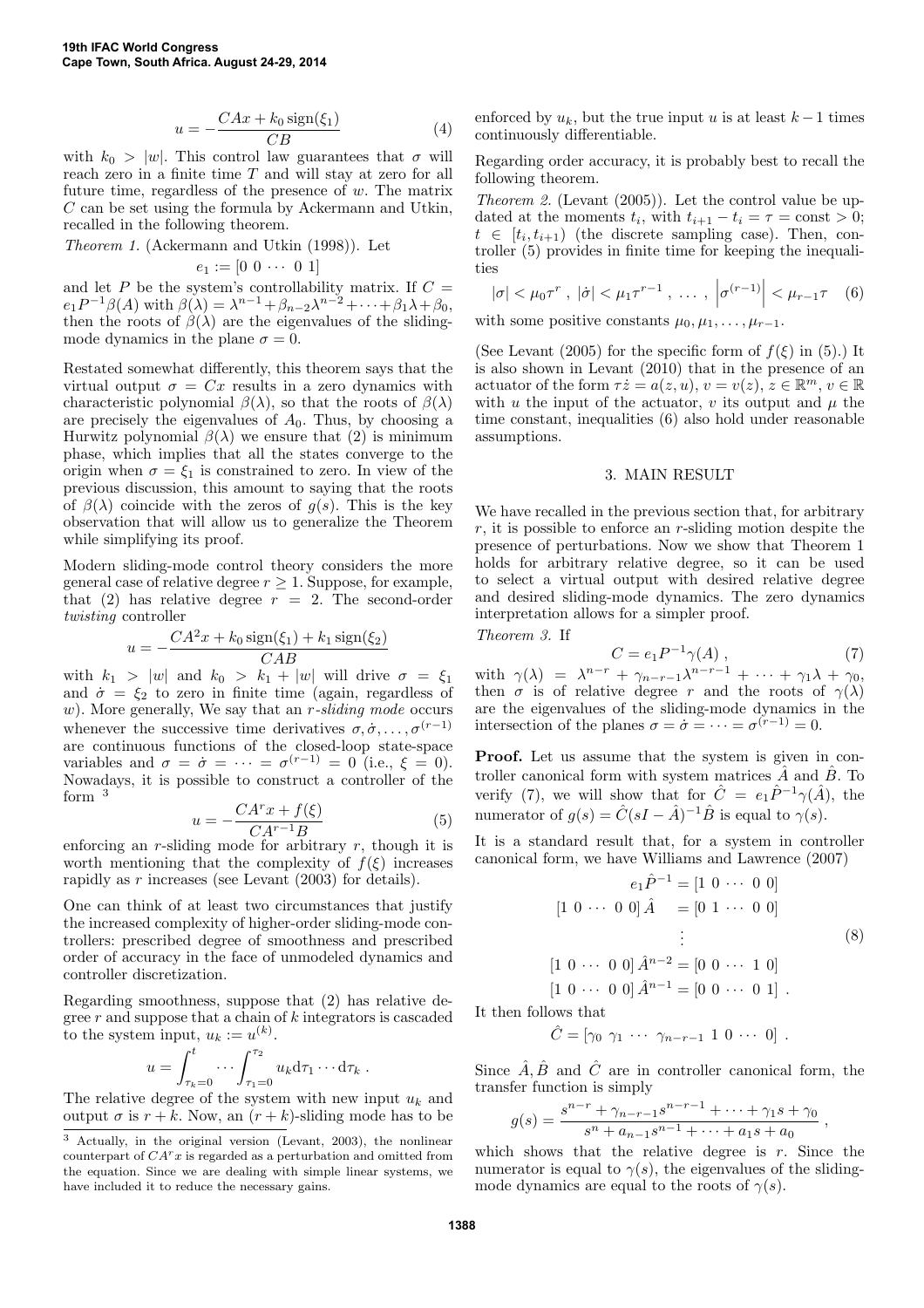

Fig. 1. Simulation results for a first-order sliding mode controller. The system is perturbed by  $w = 0.5 \sin(10t)$ . The control (4) is sampled and held every  $\tau = 0.001$ seconds.

Now, to address the general case, consider the transformation  $T = P\hat{P}^{-1}$ , which is such that  $\hat{A} = T^{-1}AT$ . We have  $C = \hat{C}T^{-1}$ , that is,  $C = e_1 \hat{P}^{-1} \gamma(\hat{A})T^{-1}$ . Finally, from  $\hat{P}^{-1} = P^{-1}T$  and  $\gamma(\hat{A}) = T^{-1}\gamma(A)T$  we recover (7).

# 4. EXAMPLE

Consider the linearized model of a real inverted pendulum on a cart (Fantoni and Lozano, 2002)

$$
\dot{x} = \begin{bmatrix} 0 & 1 & 0 & 0 \\ 0 & 0 & -1.56 & 0 \\ 0 & 0 & 0 & 1 \\ 0 & 0 & 46.87 & 0 \end{bmatrix} x + \begin{bmatrix} 0 \\ 0.97 \\ 0 \\ -3.98 \end{bmatrix} (u+w) , \qquad (9)
$$

where  $x_1, x_2, x_3$  and  $x_4$  are the position and velocity of the cart, and the angle and angular velocity of the pole, respectively. The system is controllable and the open-loop characteristic polynomial is  $\lambda^2(\lambda+6.85)(\lambda-6.85)$ . Suppose that we want to regulate the state to zero, in spite of any perturbations satisfying the bound  $|w| \leq 1$ .

#### *4.1 First-order sliding mode control*

Consider the problem of designing a first-order sliding mode controller with sliding-mode dynamics having eigenvalues  $z_i = -5$ ,  $i = 1, 2, 3$ . Applying (7) with  $\gamma(\lambda) = (\lambda +$  $(5)^3$  gives

$$
C = [-3.2002 - 1.9201 - 4.5411 - 0.7166],
$$

which in turn yields the expected transfer function

$$
g(s) = C (sI - A)^{-1} B = \frac{(s+5)^3}{s^2(s+6.85)(s-6.85)}.
$$

To enforce a sliding motion on the surface  $\sigma = 0$  we apply the control (4) with  $k_0 = 10$ . Fig. 1 shows the simulated response when

$$
w = \sin(10t)
$$
 and  $x_0^{\top} = [1 \ 1 \ 1 \ 1]$ 

and the control law is sampled and held every  $\tau = 0.001$ seconds. It can be seen that, once the state reaches the sliding surface, the state converges exponentially to the origin, despite w.



Fig. 2. First-order sliding mode. Order of the error as a function of the sampling period (solid) and the actuator time-constant (dashed). The error order matches the sliding-mode order almost exactly.

To verify the order of accuracy established in (6), we take logarithms on both sides of the inequalities (the base is not important),

$$
\log(|\sigma^{(i)}|) < \log(\mu_i) + (r - i)\log(\tau), \quad i = 0, \ldots, r - 1.
$$

Notice that, on a logarithmic scale, the right-hand is a straight line with slope  $r - i$  and ordinate at the origin  $log(\mu_i)$ . To verify that the order of the error  $|\sigma^{(i)}|$  as a function of  $\tau$  is indeed  $r - i$ , the closed-loop system was simulated for several values of  $\tau$ , both for a zero order hold with sampling period  $\tau$  and for a (previously neglected) actuator of the form  $\tau \dot{v} = -v + u$ . We recorded the maximum error after the transient,  $\limsup_{t\to\infty} |\sigma^{(i)}|$ . The best linear interpolation on a least square sense was then computed to recover an estimate of  $log(\mu_i)$  and  $r-i$ . Fig. 2 shows that the estimations agree well with (6).

#### *4.2 Second-order sliding mode control*

Suppose now that we desire a sliding-mode dynamics with eigenvalues  $z_i = -5$ ,  $i = 1, 2$ . Applying (7) with  $\gamma(\lambda) = (\lambda + 5)^2$  gives

$$
C = [-0.6400 - 0.2560 - 0.4062 - 0.0621]
$$

and

$$
g(s) = \frac{(s+5)^2}{s^2(s+6.85)(s-6.85)}.
$$

To enforce a second-order sliding motion on the surface  $\sigma = \dot{\sigma} = 0$  we apply the control (5) with  $f(\xi)$  as in Levant (2005), that is,

$$
u = -\frac{1}{CAB} \left( C A^2 x + 10 \frac{\dot{\sigma} + |\sigma|^{1/2} \operatorname{sign}(\sigma)}{|\dot{\sigma}| + |\sigma|^{1/2}} \right) . \tag{10}
$$

Fig. 3 shows the simulated response for the same perturbation, initial conditions and sampling time as before. It can be seen that, once the state reaches the sliding surface, the state converges exponentially to the origin, again despite  $w$ . Fig. 4 shows the system accuracy for several sampling times and several actuator time-constants. Inequality (6) is again verified.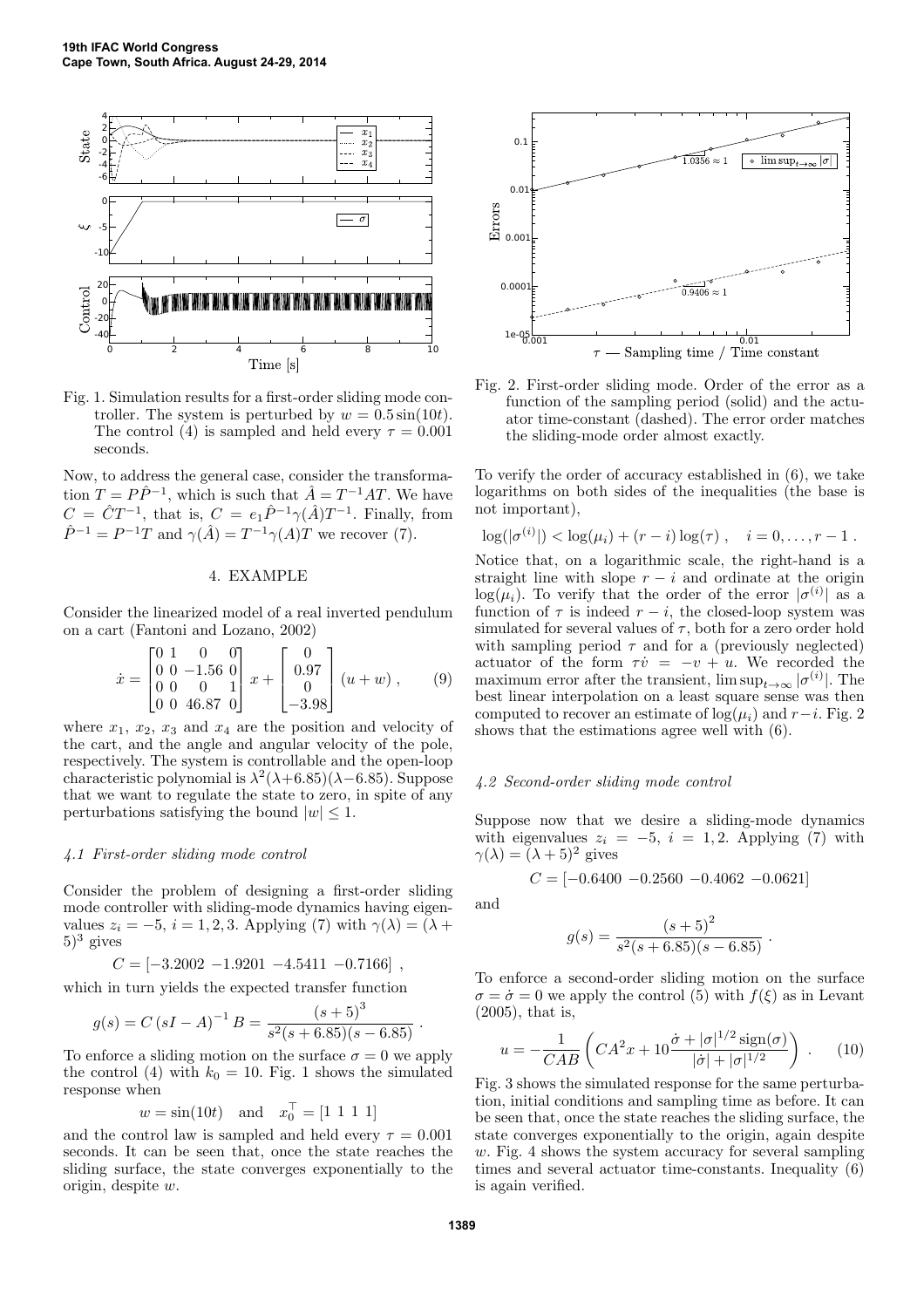

Fig. 3. Simulation results for a second-order sliding mode controller. The system is perturbed by  $w =$  $0.5\sin(10t)$ . The control  $(10)$  is sampled and held every  $\tau = 0.001$  seconds.



- Fig. 4. Second-order sliding mode. Order of the errors as functions of the sampling period (solid) and the actuator time-constant (dashed). The error order for  $\sigma$  matches well with the sliding-mode order.
- *4.3 Third-order sliding mode control*

Consider the problem of designing a third-order sliding mode controller with sliding-mode dynamics having the eigenvalue  $z_1 = -5$ . Applying (7) with  $\gamma(\lambda) = \lambda + 5$  gives

 $C = [-0.1280 - 0.0256 - 0.0310 - 0.0062]$ 

which in turn yields the expected transfer function

$$
g(s) = C (sI - A)^{-1} B = \frac{s + 5}{s^2(s + 6.85)(s - 6.85)}.
$$

To enforce a third-order sliding motion on the surface  $\sigma = \dot{\sigma} = \ddot{\sigma} = 0$  we apply

$$
u = -\frac{1}{CA^2B} \left( CA^3 x + 10 \frac{\ddot{\sigma} + 2(|\dot{\sigma}| + |\sigma|^{2/3})^{-1/2} (\dot{\sigma} + |\sigma|^{2/3} \operatorname{sign}(\sigma))}{|\ddot{\sigma}| + 2(|\dot{\sigma}| + |\sigma|^{2/3})^{1/2}} \right). \quad (11)
$$

Fig. 5 shows the simulated response for the same perturbation, initial conditions and sampling time as before. Again, the state converges exponentially to the origin once the state reaches the sliding surface, despite w.



Fig. 5. Simulation results for a third-order sliding mode controller. The system is perturbed by  $w =$  $0.5\sin(10t)$ . The control  $(11)$  is sampled and held every  $\tau = 0.001$  seconds.



Fig. 6. Third-order sliding mode. Order of the errors as functions of the sampling period (solid) and the actuator time-constant (dashed). The error order for  $\sigma$  matches well with the sliding-mode order.

## 5. CONCLUSIONS

We have presented a generalization of the well-known formula by Ackermann and Utkin. A complete design cycle can now be easily carried out. Formula (7) allows the control designer to first specify a desired slidingdynamics of any order. Then, the sliding-mode dynamics can be enforced using the corresponding higher-order sliding mode controller given in Levant (2005).

It is clear that there is a trade-off between complexity of a sliding mode controller, accuracy and order reduction of the equations of motion. By being able to choose the relative degree of the system, the designer can now decide on the right compromise, depending on the particular application at hand.

We have used the notion of accuracy in the face of sample and hold as our main motivation for using higher-order SMC but other criteria, such as smoothness, can also prompt the use of higher-order SMC.